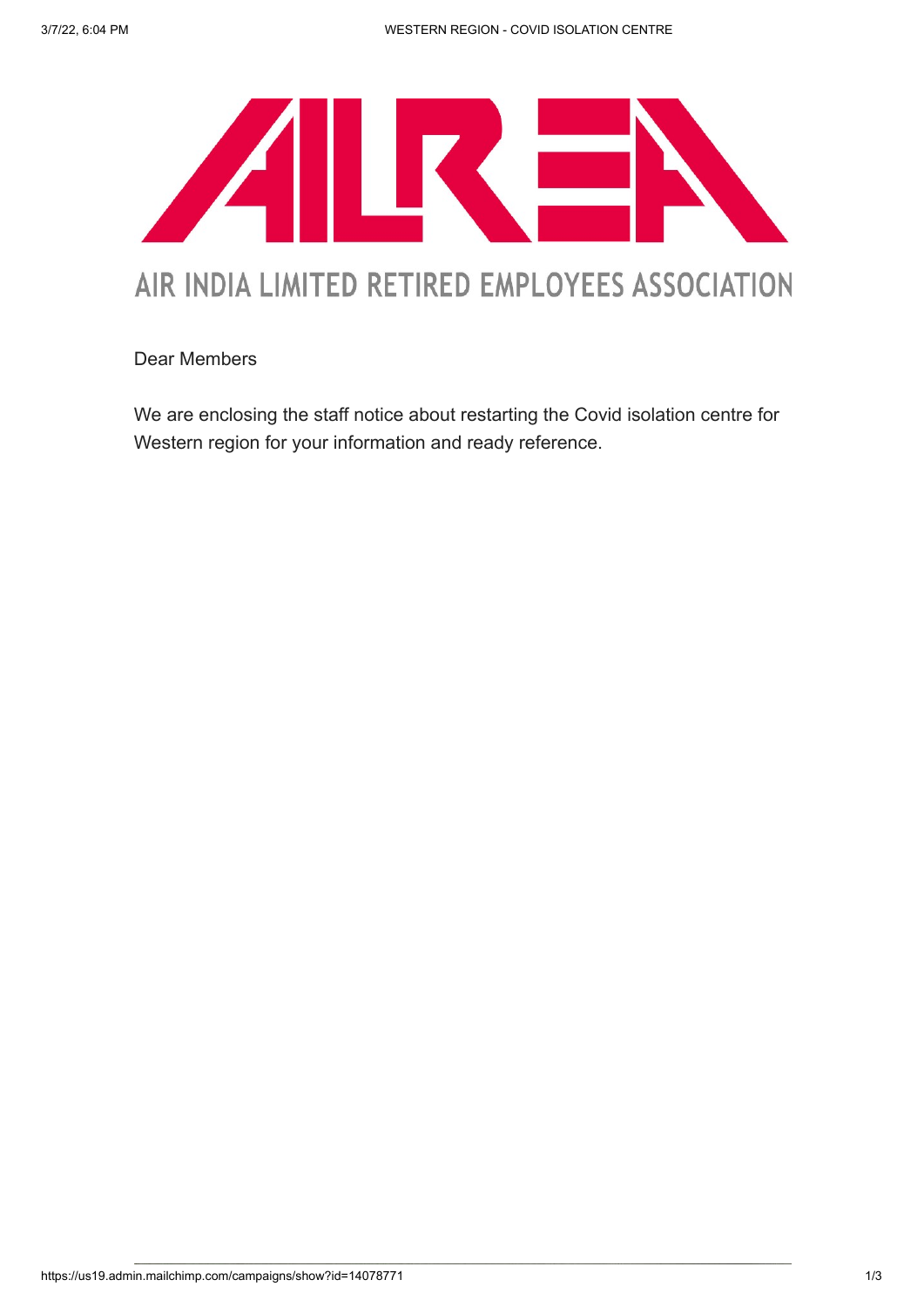|                        |                                                                                              | PERSONNEL DEPARTMENT, WESTERN REGION, MUMBAI                                        |                                                                                                                                                                                                                                                                                                                                                                                                                                                                                                                                                           |                 |
|------------------------|----------------------------------------------------------------------------------------------|-------------------------------------------------------------------------------------|-----------------------------------------------------------------------------------------------------------------------------------------------------------------------------------------------------------------------------------------------------------------------------------------------------------------------------------------------------------------------------------------------------------------------------------------------------------------------------------------------------------------------------------------------------------|-----------------|
|                        | Ref.No.MGMP/Covid Centre/2022                                                                |                                                                                     | 07.01.2022                                                                                                                                                                                                                                                                                                                                                                                                                                                                                                                                                |                 |
|                        |                                                                                              | <b>STAFF NOTICE</b>                                                                 |                                                                                                                                                                                                                                                                                                                                                                                                                                                                                                                                                           |                 |
|                        |                                                                                              | COVID ISOLATION CENTRE, WESTERN REGION                                              |                                                                                                                                                                                                                                                                                                                                                                                                                                                                                                                                                           |                 |
|                        | will be given to the serving employees.                                                      |                                                                                     | In the present scenario of pandemic and due to rapid surge in Covid cases, to<br>facilitate the care / isolation of asymptomatic Corona patients (serving and retired<br>employees/their dependents as defined in CMBS Scheme), Air India Western Region is<br>re-starting the Covid Isolation Centre with a set up of 30 beds, in Air India Pilots' Hostel,<br>1st Air India Housing Colony, Old Airport, Kalina, Santa Cruz (East), Mumbai 400 029.<br>This facility will be available to the employees of Air India and its subsidiaries. The priority |                 |
|                        | 2.<br>care of laundry related activities of their personal clothing.                         |                                                                                     | This Centre is equipped 24x7 for basic medical facilities, ambulance in case of<br>emergencies, catering services i.e. 03 meals (Morning snacks, Tea, Lunch & Dinner),<br>housekeeping, laundry services, sanitization and bio-waste collection and disposable<br>besides other routine facilities etc. The laundry facility is restricted to medical hospital<br>dress provided at the Covid Isolation Centre. However, the patients are required to take                                                                                                |                 |
|                        | 3.                                                                                           |                                                                                     | Patients availing this facility will have to carry their own personal kit which they<br>may need for daily use i.e. Towel, Napkin, Toothbrush, Toothpaste, Soap, Shampoo etc.                                                                                                                                                                                                                                                                                                                                                                             |                 |
|                        | 4.<br>behalf of their dependents to the Medical Services Department.                         |                                                                                     | The employees / their dependents can avail the facilities at this Centre on advice /<br>recommendation of Medical Services Department, Western Region. Before availing this<br>facility an employee will be required to give an Undertaking for himself/herself and also on                                                                                                                                                                                                                                                                               |                 |
|                        | 5.<br>guidance for admission to the Covid Isolation Centre.                                  |                                                                                     | Employees desirous of availing this facility on being found Covid Positive are<br>required to contact Air India Medical Services Department at Old Airport and seek their                                                                                                                                                                                                                                                                                                                                                                                 |                 |
|                        | 6.<br>be processed as per the applicable Medical Scheme / Facility available to the patient. |                                                                                     | In case a patient becomes symptomatic and needs hospitalization, the same will                                                                                                                                                                                                                                                                                                                                                                                                                                                                            |                 |
|                        | REGION.                                                                                      |                                                                                     | THIS FACILITY IS AVAILABLE FOR THE ASYMPTOMATIC PATIENTS ONLY ON<br>RECOMMENDATION OF MEDICAL SERVICES DEPARTMENT, AIR INDIA, WESTERN                                                                                                                                                                                                                                                                                                                                                                                                                     |                 |
|                        | 7.                                                                                           | The Covid Isolation Centre will be operational from 10 <sup>th</sup> January, 2022. |                                                                                                                                                                                                                                                                                                                                                                                                                                                                                                                                                           |                 |
|                        |                                                                                              | The above is issued with the concurrence of RD-WR.                                  |                                                                                                                                                                                                                                                                                                                                                                                                                                                                                                                                                           |                 |
|                        |                                                                                              |                                                                                     | Sr.Manager-OA<br>For General Manager-P(WR)-O                                                                                                                                                                                                                                                                                                                                                                                                                                                                                                              |                 |
| A STAR ALLIANCE MEMBER |                                                                                              |                                                                                     | ओल्ड एअरपोर्ट, कालिना, सांताक्रुज (पूर्व), मुंबई — 400029. इंडिया. फोन : 2626 5555<br>Old Airport, Kalina, Santacruz (East), Mumbai - 400 029. India. Phone : 2626 5555<br>रजिस्टर्ड कार्यालय : एअर इंडिया लि., एअरलाइन्स हाऊस, 113, गुरुद्वारा 'रकाबगंज रोड, नई दिल्ली –110 001, इंडिया. फोन : 2342 2000<br>Regd, Office: Air India Ltd. Airlines House, 113, Gurudwara Rakabganj Rd., New Delhi - 110 001. Tel: 2342 2000<br>Corporate Identity Number : U62200DL2007GOI 161431                                                                         | www.airindia.in |

THE MANAGING COMMITTEE, AILREA – MUMBAI

 Veera Khambatta - 9820829843 Shanaz Gomes - 9820829971 Jitendra Sawjiany - 9321424099